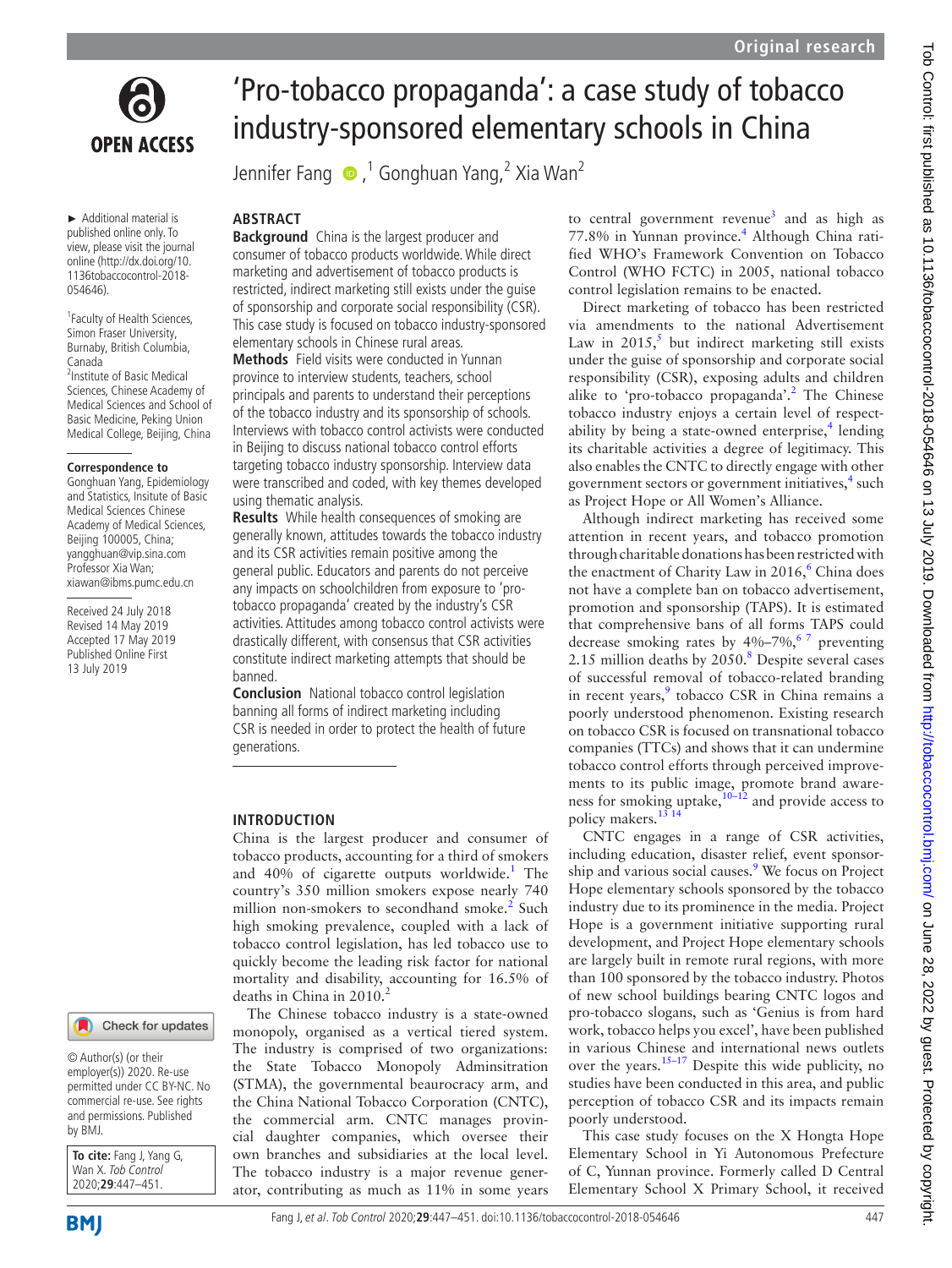<span id="page-1-0"></span>

| <b>Table 1</b> School demographics        |                                                                                                                                                                                                           |
|-------------------------------------------|-----------------------------------------------------------------------------------------------------------------------------------------------------------------------------------------------------------|
| School                                    | <b>Basic demographics</b>                                                                                                                                                                                 |
| X Hongta Hope<br><b>Elementary School</b> | Student body: 400 students<br>Kindergarten and grades 1-5<br>15 teachers<br>Recipient of Hongta Group's sponsorship<br>New school building in 2008<br>Equipment, school supplies and computers            |
| D County Central<br>Elementary            | Student body: 515 students<br>Grades 1-6<br>Grade six students from schools within a radius of<br>3 km merged here, including those from X Hongta<br>Hope Elementary<br>$\blacktriangleright$ 34 teachers |
| H Elementary                              | Student body: 1800 students<br>Grades 1-6<br>Tobacco-free school                                                                                                                                          |

700000 RMB from Hongta Group in 2008, a sponsorship that entailed a name change. Hongta Group is one of the largest production facilities of China Tobacco Yunnan Tobacco Industrial Co, CNTC's subsidiary in Yunnan province. Hongta Group has been sponsoring elementary schools since the  $1990s<sub>16</sub>$  $1990s<sub>16</sub>$  $1990s<sub>16</sub>$  each with the words 'Hongta Hope Elementary School' in its name.<sup>[18](#page-4-12)</sup>

## **Methods**

We began by conducting a literature review of Chinese and English sources by searching Google Scholar and Baidu Scholar to review scholarly literature on the Chinese tobacco industry's CSR activities targeting children. As this literature proved to be very limited, we also reviewed official industry sources, such as the State Tobacco Monopoly Administration/CNTC website ( [www.tobacco.gov.cn\)](www.tobacco.gov.cn), Tobacco China (<www.tobaccochina.com>), China Tobacco (<www.echinatobacco.com>) and *China Tobacco Yearbook*.

Two field visits were conducted: first, to tobacco industrysponsored schools in Yunnan province, and then to Beijing. Yunnan province was selected due to its economic depen-dence on tobacco.<sup>[4](#page-4-3)</sup> It is also the home province to CNTC's two leading subsidiaries, Hongta Group and Hongyunhonghe Group.[19](#page-4-13) Three schools were visited in X village, D County, C city, Yunnan province in January 2012: (1) X Hongta Hope Elementary School, (2) D County Central Elementary and (3) H Elementary, a tobacco-free school selected as the control. (Tobacco-free schools ban smoking on school grounds and the display of tobacco-related items, including ash trays.) [Table](#page-1-0) 1 lists basic information on each of the schools visited. Semistructured interviews were conducted with education bureau officials and school principals. Teachers, parents and students were interviewed in focus groups. Participants were a convenience sample recruited based on availability. Originally, only X Hongta Hope Elementary School and H Elementary were selected for study; D County Central Elementary was included due to its enrolment of X Hongta Hope Elementary School's students in grade 6. Consequently, no teachers were interviewed from this school.

In July and August 2016, semistructured interviews were conducted with 11 tobacco control advocates in Beijing to understand tobacco industry CSR and the challenges it posed to domestic tobacco control. Beijing was chosen due to its being China's political hub. One interview was conducted in Kunming, Yunnan province, home to the only Chinese non-governmental organization specialising in tobacco control work. Participants were recruited using purposive sampling, based on their

<span id="page-1-1"></span>

| <b>Table 2</b> List of interviewees |                                         |                 |                |                 |  |
|-------------------------------------|-----------------------------------------|-----------------|----------------|-----------------|--|
|                                     | <b>Administrators</b>                   | <b>Teachers</b> | <b>Parents</b> | <b>Students</b> |  |
| X Hongta Hope                       | One principal and<br>one vice principal | 3               | 10             | Grade $4:5$     |  |
| Elementary school                   |                                         |                 |                | Grade 5: 5      |  |
| D Central<br>Elementary School      | One principal and<br>one vice principal | $\Omega$        | 10             | Grade $5:4$     |  |
|                                     |                                         |                 |                | Grade $6:4$     |  |
| H Elementary<br>school              | Two principals                          | 10              | 10             | Grade $5:4$     |  |
|                                     |                                         |                 |                | Grade $6:5$     |  |
| One local education bureau official |                                         |                 |                |                 |  |
| 11 tobacco control advocates        |                                         |                 |                |                 |  |
|                                     |                                         |                 |                |                 |  |

involvement in tobacco control and tobacco industry research. A list of tobacco control advocates was developed after reviewing journal articles and media reports and were invited to participate in the study. Snowball sampling was expected to be used to recruit additional participants; however, this proved unnecessary due to the small size of the tobacco control community in China (see [online supplementary file 1](https://dx.doi.org/10.1136/tobaccocontrol-2018-054646) for the interview guides.)

Informed consent from eligible adult participants was obtained prior to conducting fieldwork, and interviews were recorded where permitted. Informed consent for students was obtained from their parents. Audio recordings were transcribed and coded, with key themes developed using thematic analysis.

# **Results**

A total of 82 participants were included: 1 education bureau official, 11 tobacco control advocates, 6 principals and vice principals, 13 teachers, 30 parents and 27 students from grades 4–6 ([table](#page-1-1) 2).

Results are grouped based on themes by topic.

# **Perceptions of school sponsorship**

'To give back to society'

Hongta Group's sponsorship to build X Hongta Hope Elementary School was widely perceived to be an act of kindness, giving back to the community. This favourable perception was shared by the government official, school principals, teachers and parents interviewed. The local education bureau official stated that

[the sponsorship] is philanthropy. They [Hongta Group] had no obligation to sponsor. Tobacco is the economic backbone and livelihood here, and people would provide support even without promotion. As marketing or such, they did not have to provide sponsorship and advertising would be more effective… This is a company giving back to the community.

D Central Elementary School's principal expressed similar sentiments:

The company grew and now wants to repay the society, and the best way is through social programmes. Hongta Group chose Hongta Hope elementary schools… not to promote tobacco, but to show they are kind and care about the community… because their growth is based on tobacco farmers, the best act of philanthropy in tobacco-growing areas is to support education to repay society. Contributing to a public cause is the best way to show kindness and repay locals. (Principal 1)

Despite not receiving the donation, H Elementary's principal said, 'Hongta's sponsorship is purely financial and not teaching students about tobacco… it's a company supporting rural development' (principal 2). A parent from the X Hongta Elementary School, who is a former tobacco farmer, also stated: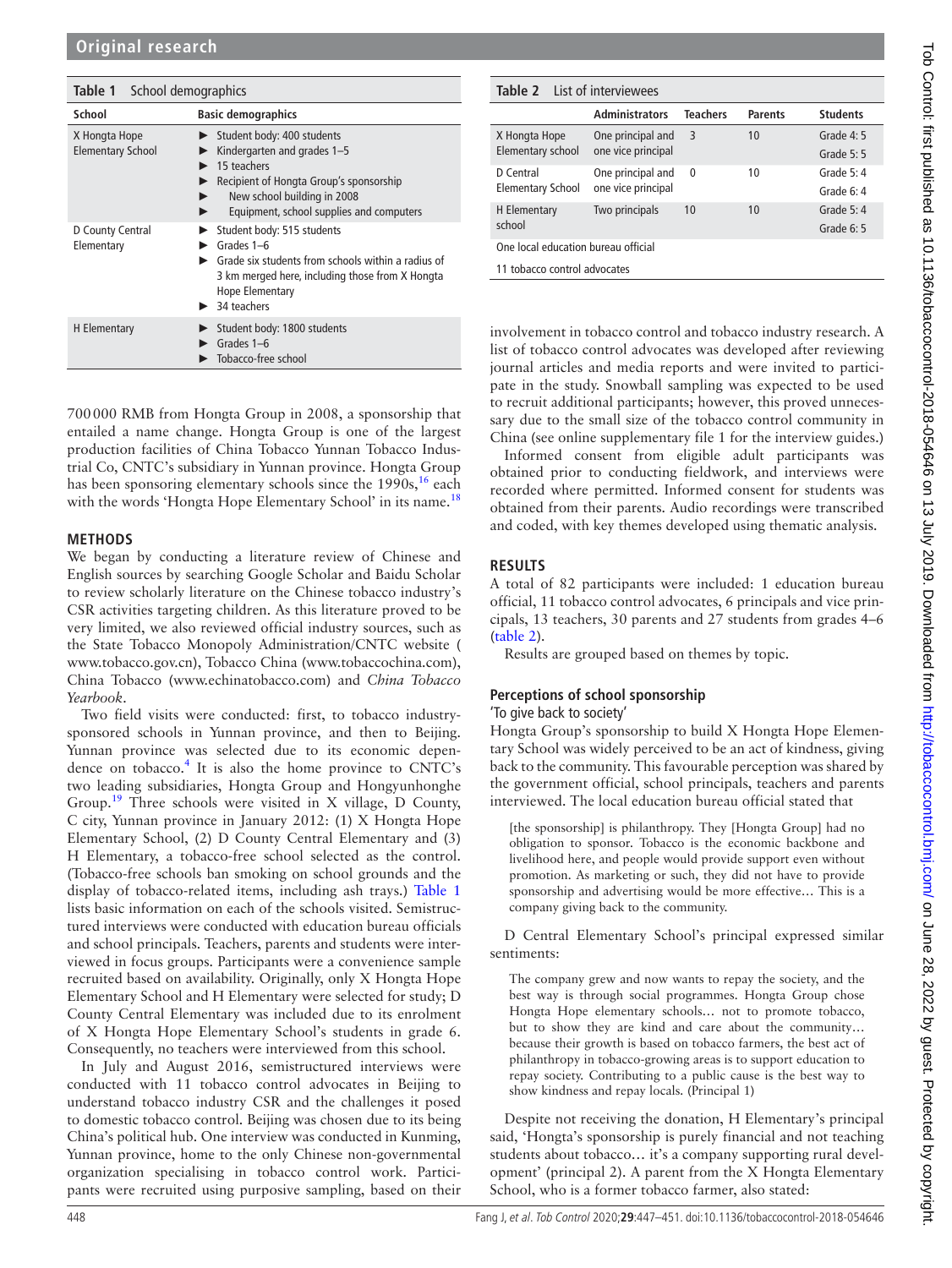Hongta Group's philanthropy is to give back to the community, to us farmers. We grow their raw product, and without us, they would not have their current level of development or profit. This is their duty to us. (Parent 1)

In a region where 90% of households are said to farm tobacco, tobacco philanthropy is a way to thank farmers for their contribution to the industry: 'tobacco farmers grow tobacco, so tobacco factories have an obligation to do good by them' (teacher 1).

# To generate gratitude

Students and teachers expressed gratitude as a direct result of Hongta Group's school sponsorship, a trend present across all three schools sampled. Teachers from the sponsored school expressed 'gratitude to the tobacco company for improvements to our learning and teaching environment' (teacher 1) and have mentioned the benefactor to their students for 'providing such great help' (teacher 2).

Students, regardless of which school they came from, were also thankful: 'we should study hard because we have a new school building now. I will study hard to repay them' (grade 5 student 1) and thought 'Hongta's donation means they are kind' (grade 5 student 2) and 'they like to help others' (grade 5 student 3). Although students from the control school were more reserved in being thankful, Hongta's sponsorship of the school was 'more out of kindness' (grade 6 student 1) and that 'elementary school students don't understand what promotion is, so do not see it as such' (grade 6 student 2). Some students were more critical:

Hongta is profiting from people's lives, they are using money earned from people's lives to help others. The money was made from selling cigarettes, so this philanthropy is based on smokers' lives. Hongta shouldn't use smokers' lives to help others. (Grade 5 student 4)

Other students were more conflicted: 'it's hard to say if tobacco companies are good or bad. They are bad because they make health damaging products, but they are good because they engage in philanthropy' (grade 6 student 3).

Tobacco control experts subsequently confirmed these findings, stating that the tobacco industry 'implements projects that are likely to generate a sense of thankfulness and gratitude' (expert 1).

# Self-promotion

X Hongta Hope Elementary school was decorated with a highly visible tobacco industry's logo and a commemorative plaque documenting Hongta Group's sponsorship. As explained by the government official,

Hongta required the name change to Hongta Hope elementary school, because Project Hope elementary schools were heavily promoted by the government at the time. The plaque commemorates the sponsorship and date and isn't as visible…the most visible is the logo.

Some students also believed the logo and name change is 'promotion, the logo is visible from the road. Hongta is very smart' (grade 5 student 5). D Central Elementary School's principal expressed concern that

A company logo displayed on a sponsored school building is propaganda in disguise. It's right by the road with high visibility. We all know this must be their purpose. [Hongta] is not introducing tobacco to students, but using the school as a platform. (Principal 3)

Some parents were sceptical about Hongta's motives: 'If Hongta were really about CSR, they wouldn't have required the name change. This is really a marketing strategy' (parent 2).

### Local financial need

Underdevelopment in rural areas and local financial need were noted by all groups of respondents. A student said that X Hongta Hope Elementary School was 'very poor before, and now has a much better environment' (grade 4 student 1). Tobacco control experts explained the acceptance of tobacco company sponsorships as addressing a need:

if you don't allow this kind of CSR, then [the local education bureau] must come up with the money they don't have. So in the end, all fingers would be pointed at [them]. Well, now there's someone giving you money, so why not take it? (Advocate 1)

Furthermore, it was felt the ease of funding acceptance was due to blurred lines between business and government arising the Chinese tobacco industry's being a state-owned enterprise, and it faces 'fewer restrictions if it wants to engage in… charitable work' (advocate 2). Another participant suggested there are 'expectations from the government… that (tobacco companies) have to make financial contributions' (advocate 3) to local causes due to high profits. A local parent perhaps put it best, bluntly stating that 'tobacco industry is bad, but money is money' (parent 4).

# **Perceived impacts of tobacco CSR**

#### On farming

The majority of farmers in the region grow tobacco, but some locals have been migrating in recent years to seek 'more stable income' (parent 3) or diversifying into other less labour-intensive crops. Some participants believed Hongta's reason for philanthropy is to ensure farmers continue growing tobacco:

[Hongta] chose this location because we rely on tobacco. I provide financial assistance, so you'll have to support me. They wouldn't make such a large donation for no reason. (Principal 1)

For example, Hongta's other CSR projects in the area include an irrigation project:

so local farmers will not enter into contracts to grow other crops and continue growing tobacco (Parent 4)

Local reliance on tobacco for livelihood was cited by numerous participants to be the reason for Hongta's philanthropy by principals across all three schools:

[Hongta] needed to choose a tobacco-reliant area for their CSR project… to motivate [farmers] (Principal 3).

## On children

The government official denied any impact of Hongta CSR on children: 'impact on students, on smoking uptake is predominantly the responsibility of the schools, to strengthen education and awareness of health impacts of smoking' (official 1). Similar sentiments were echoed by teachers ('no one will smoke because of tobacco CSR' (teacher 3)) and parents ('tobacco CSR will not impact children's decisions on smoking. This depends on themselves alone' (parent 5). One parent explained it as 'children in rural areas are naïve and will not associate Hongta with tobacco' (parent 5). Participants from H Elementary School cautioned that 'students will feel gratitude whenever they see Hongta Group' (principal 2) and 'there will be an emotional impact' (teacher 4), and parents worried that this 'sense of positivity will decrease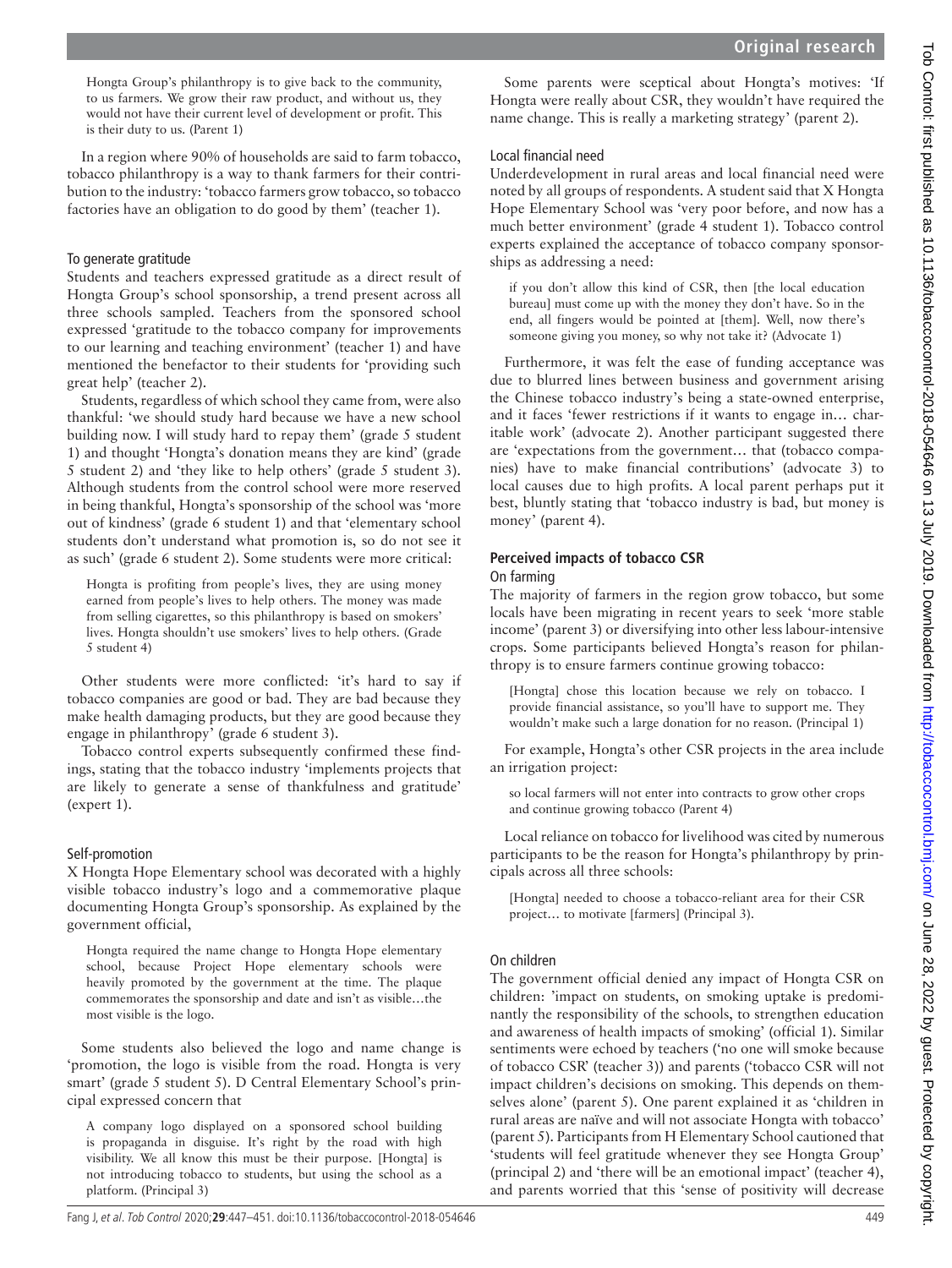[students'] awareness and vigilance against tobacco' (parent 6). Similarly, tobacco control advocates also stated that these CSR projects will 'generate brand loyalty from a very young age… [and] impact...future choices' (advocate 2) to 'recruit a new generation of smokers' (advocate 3).

Although all students expressed awareness of Hongta Group's sponsorship and being a tobacco manufacturer, they were united in denying impacts on smoking uptake:

I will not smoke when I grow up. Only troubled teenagers smoke or if someone wants to look cool. (Grade 5 student 4)

## **Discussion and implications**

Findings suggest that sponsorship of elementary schools is a highly effective public relations tool, with the majority of interviewees expressing support. This confirms findings from previous studies conducted elsewhere, with TTCs engaging in CSR to influence officials, $10^{-11}$  to improve public image and to adhere to social expectations.<sup>12–14</sup> Local children's awareness of Hongta Group and the general sense of gratitude reported appears to show that the school sponsorship has succeeded in promoting the tobacco industry and achieving brand recognition among children and may have potential on smoking uptake, as cautioned by some parents, educators and tobacco control experts. The easy acceptance of the tobacco industry's school sponsorship also highlights the lack of funding in rural areas for development. Hongta Group, as well as CNTC overall, appears to be actively learning from similar strategies employed by TTCs. For example, there is existing evidence from Imperial Tobacco that it 'focused its efforts on new smokers [almost entirely adolescent starters], believing that early impressions tend to stay with them throughout their lives'.<sup>[20](#page-4-15)</sup>

This case study has several important implications. First, the tobacco industry's ability to engage in CSR activities is a major flaw in regulation and points to the need to address such indirect acts of marketing. Tobacco sponsorship is not banned under Advertisement Law amendments from 2015, and there is evidence of increased CSR activities by the various branches of CNTC since then.<sup>21</sup> Appearing as responsible corporate citizens and engaging in social causes have been used to create social appeal for promotion purposes.<sup>21</sup> Despite the Charity Law prohibiting tobacco promotion through philanthropy, the tobacco industry's ability to engage in CSR and sponsorships has not been curtailed. The tobacco industry is thus able to continue engaging in CSR activities to improve its public image. Public approval of these 'charitable acts', including those by government officials, will negatively affect support for tobacco control, including implementation of WHO FCTC and passing of new legislation.

Second, Hongta Group's requirement of branding in exchange for financial contribution is tobacco sponsorship, illustrating the need to address this legislative loophole. Although branding from some tobacco industry-sponsored elementary schools has been removed following intense campaigning by the tobacco control community, the majority remains unchanged. $^{22}$  $^{22}$  $^{22}$  Previous studies show that increased brand awareness has been directly linked to smoking initiation in youth. $^{21}$  Given the predominantly rural location of Project Hope elementary schools, as well as the higher smoking rates across rural areas, meaningful action is critical in order to decrease smoking rates and to prevent premature deaths, especially as the government strives to implement its Healthy China 2030 vision.

There are also significant global implications of CNTC's domestic CSR. As CNTC is aggressively expanding its global portfolio, beginning to engage in TTC-like behaviour,<sup>19</sup> there are signs that it is actively exporting successful CSR projects to its overseas operations. Project Hope is one such example. CNTC's fully owned subsidiary in Zimbabwe, Tian Ze, has sponsored a local elementary school in 2013.<sup>23</sup> Similar to its domestic activities, Tian Ze built a brick-and-mortar school building to improve learning conditions for poor children. It should be noted that while the English name is Dunnolly Primary School, the Chinese name is 'China Tobacco Mabo Hope elementary school'.<sup>[24](#page-4-19)</sup> Tian Ze also engages in a range of other similar charitable activities targeting children, including donations to orphanages and spon-soring individual schoolchildren.<sup>[23](#page-4-18)</sup> These activities are similar to those used by other TTCs. Alliance One International, a major tobacco leaf company, actively engages in similar CSR in Malawi, by renovating and sponsoring schools and donating school supplies to the country's major tobacco-growing regions.  $25-27$ 

Some limitations of the study include its limited scope, as only residents of one village were interviewed. Consequently, it is not clear if these findings can be replicated or are generalisable to other locations with tobacco-sponsored elementary schools. Furthermore, the limitations generally associated with focus groups are present in this study, such as participants voicing only socially acceptable opinions, while those with different views are less likely to speak up. Further studies on other types of tobacco CSR or with other tobacco CSR recipients are needed in order to understand the true impact such 'philanthropy'.

# **Conclusion**

The case study shows that CNTC's CSR activities, especially those targeting children such as school sponsorship, can improve the industry's public image and instil a sense of gratitude in children, parents and teachers alike. The evidence also shows a lack of understanding and awareness of the negative consequences of tobacco CSR. Tobacco control experts provide a lonely voice

# **What this paper adds**

# **What is already known on this subject**

- ► China National Tobacco Corporation (CNTC) has a long history of engaging in corporate social responsibility (CSR) projects, including sponsoring elementary schools through Project Hope; however, this remains a poorly understood phenomenon.
- ► No studies have been conducted on perceptions and impacts of tobacco CSR, and this understanding is critical for the enactment of meaningful tobacco control legislation.

# **What this study adds**

- ► The results of this study show that the tobacco industry and its CSR activities in China are largely viewed with positivity.
- ► Findings provide powerful evidence for the need to enact national tobacco control legislation in line with WHO's Framework Convention on Tobacco Control Article 13, banning all forms of indirect marketing, including CSR.

# **Implications**

- ► This can have major implications for tobacco control and policy-making, illustrating the need to restrict tobacco CSR to limit its impacts on the general public, particularly children.
- ► The implications can have far-reaching consequences due to CNTC's global expansion ambitions.